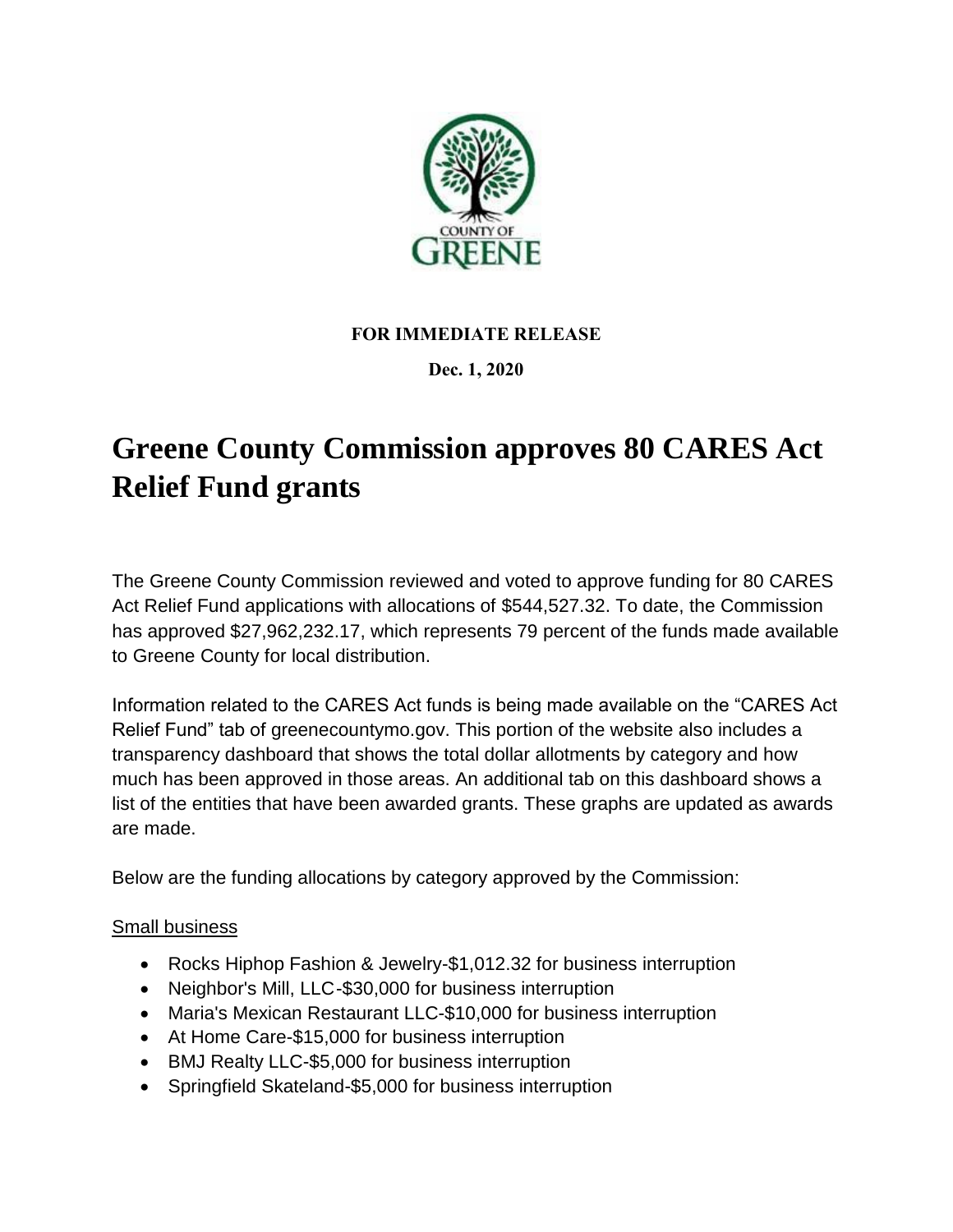- Executive Security Specialists-\$15,000 for business interruption
- Hulston, Jones, Marsh, LLC-\$5,000 for business interruption
- The Polish Pottery Shoppe-\$5,000 for business interruption
- Wheeler Services, LLC -\$5,000 for business interruption
- Phillips Engraving-\$5,000 for business interruption
- Ozarks Fundraising -\$5,000 for business interruption
- Ketan Enterprises, LLC (DBA Red Roof Inn)-\$5,000 for business interruption
- Steph K Equestrian, LLC-\$5,000 for business interruption
- KaSandra Marie Pickleball -\$5,000 for business interruption
- Springfield South Jazzercise-\$5,000 for business interruption
- 417 Print Shop, LLC-\$5,000 for business interruption
- Sauria's Efficient Movers, LLC-\$5,000 for business interruption
- Designs by Mindy-\$5,000 for business interruption
- Twenty-Three Plus One, LLC (DBA The Press Coffee & Juice Bar)-\$5,000 for business interruption
- One on One, LLC-\$5,000 for business interruption
- We Do Floors, Paint and More-\$5,000 for business interruption
- Home Builders Association-\$3,800 for business interruption
- Dandor Corporation (DBA First Impressions Printing)-\$5,000 for business interruption
- Mike Walkers Plumbing, LLC-\$5,000 for business interruption
- Jennifer Parnell-\$5,000 for business interruption
- Max Orient 2009, Inc.-\$5,000 for business interruption
- Kristen Gossett Extra Care Hair Company-\$5,000 for business interruption
- Tea Bar & Bites Bakery Cafe, LLC-\$5,000 for business interruption
- Refrigeration Associates -\$5,000 for business interruption
- Nonnas Italian Cafe, LLC-\$5,000 for business interruption
- Bellacinos Pizza & Grinders-\$15,000 for business interruption
- The Habit Coffee Company-\$5,000 for business interruption
- Brown-Berger Enterprise, LLC (DBA as Relaxed Roots Massage)-\$5,000 for business interruption
- Clark Family Medicine, LLC-\$5,000 for business interruption
- Avyukth, LLC (DBA Sleep Inn)-\$5,000 for business interruption
- The Studio-\$5,000 for business interruption
- People Centric Consulting Group, LLC-\$5,000 for business interruption
- Beautiful Fight Woodworking-\$5,000 for business interruption
- Alternative Heating Solutions (DBA All Sweep Chimney)-\$5,000 for business interruption
- Creditors Financial-\$5,000 for business interruption
- Tortilleria Perches-\$10,000 for business interruption
- Custom Powder System LLC-\$25,000 for business interruption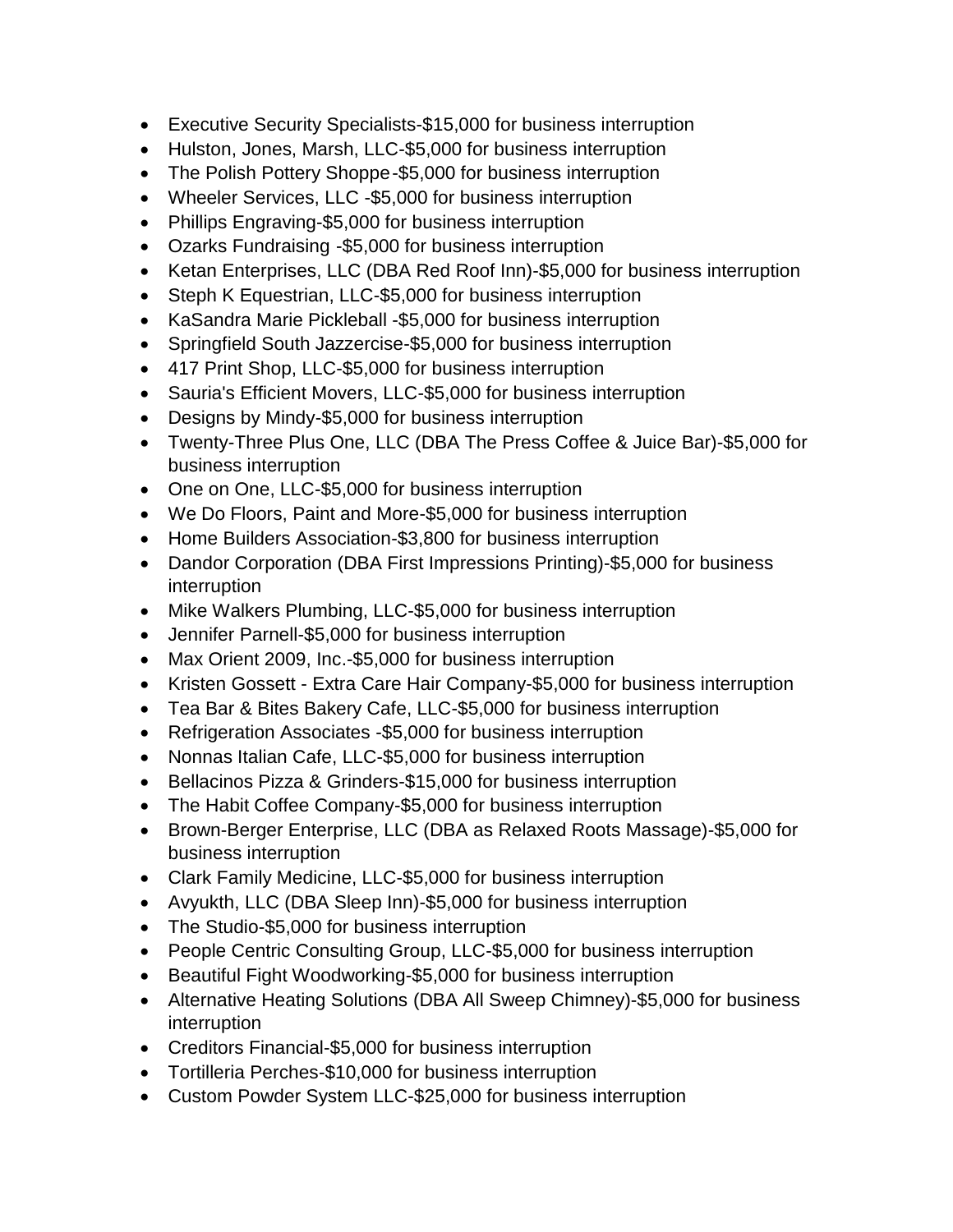- Penny's Cleaning-\$5,000 for business interruption
- We're the Painters-\$5,000 for business interruption
- Catlett & Forrester, LLC (DBA Hudson Hawk Barber Shops)-\$25,000 for business interruption
- Quick Cash-\$5,000 for business interruption
- Republic Towing, LLC-\$5,000 for business interruption
- TurnKey Property Enterprises, LLC-\$5,000 for business interruption
- The Room Factory-\$5,000 for business interruption
- Daniel, Powell & Brewer, LLC-\$5,000 for business interruption
- Creative Sound Music-\$5,000 for business interruption
- Xing Wang (DBA Mikado Supreme Buffet)-\$10,000 for business interruption
- Psych Associates, LLC-\$5,000 for business interruption
- HotWheelz, LLC-\$4,715 for business interruption
- Ink Blots Screenprinting-\$5,000 for business interruption
- Blend for That, LLC-\$5,000 for business interruption
- Rumours Hair Salon-\$5,000 for business interruption
- Theramotion, LLC-\$5,000 for business interruption
- Boomchicka Entertainment, LLC (DBA Double Barrel Weddings & Events)- \$5,000 for business interruption
- Drywall Doctor, LLC-\$5,000 for business interruption
- Honour Brite, LLC (DBA Eustasis Psychiatric and Addiction Health)-\$15,000 for business interruption
- 417 Rheumatology-\$5,000 for business interruption
- Impact Recruiting Partners \$5,000 for business interruption
- South Pier-\$5,000 for business interruption
- L.D. Castleman DDS, PC-\$5,000 for business interruption
- Salyers Transcription-\$5,000 for business interruption
- CPR Collette Parker Restoration Property Rental-\$5,000 for business interruption
- Missouri Book Brokers (DBA Textbucks)-\$5,000 for business interruption
- Classic Rock Coffee Downtown-\$5,000 for business interruption
- Nicholas R Hein, DDS, LLC-\$5,000 for business interruption
- AR Workshop-\$5,000 for business interruption
- Joes Route 66 Diner, LLC-\$5,000 for business interruption
- Connections Design, LLC (DBA ECRI)-\$5,000 for business interruption
- Paragon Architecture LLC-\$10,000 for business interruption
- City Music of Springfield, LLC-\$5,000 for business interruption
- Patterson's Hospitality Agents, LLC-\$5,000 for business interruption
- ES Restaurant, LLC (DBA Jimm's Steakhouse)-\$25,000 for business interruption
- Springfield Blue Print, Inc.-\$10,000 for business interruption
- M AND S Lawn and Home Repair-\$5,000 for business interruption